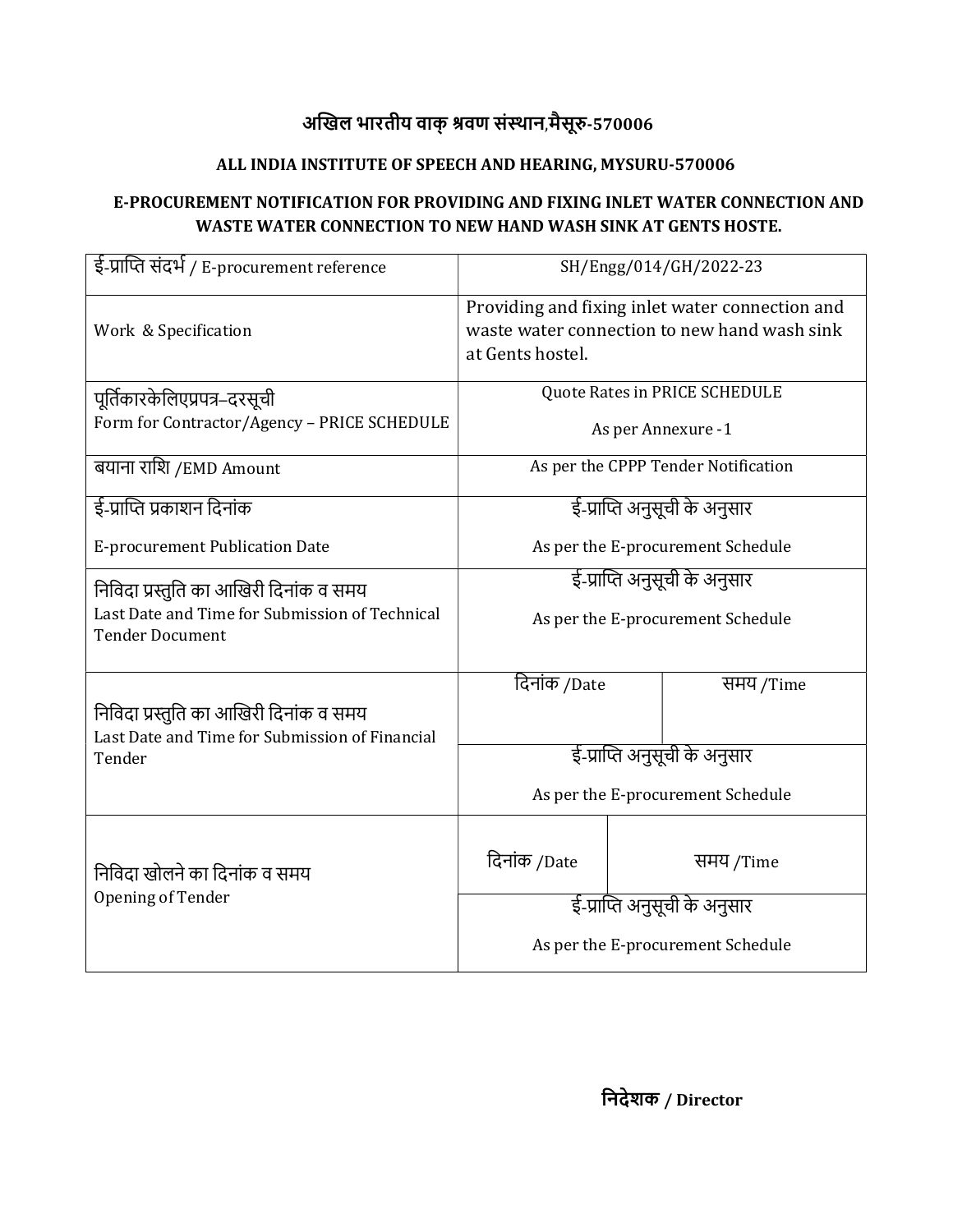# अखिल भारतीय वाक् श्रवण संस्थान,मैसूरु-570006 ALL INDIA INSTITUITE OF SPEECH AND HEARING, MYSURU-570006

परिशिष्ट/ ANNEXURE-1

## दर सूची /PRICE SCHEDULE

## सभी मदों के लिए विवरण सहित दर उद्धत करें /Quote rate for all items with description.

| क्रमांक        | वस्तु का नाम / विवरण                                                                            | मात्रा | Unit        | इकाई | <b>GST</b>    | <b>Total Cost</b> |
|----------------|-------------------------------------------------------------------------------------------------|--------|-------------|------|---------------|-------------------|
| Sl. No         | Item Name / Description                                                                         | Qty    |             |      | $\frac{0}{0}$ | in INR            |
|                |                                                                                                 |        |             | Unit |               | (Including        |
|                |                                                                                                 |        |             | rate |               | all taxes)        |
|                | Earthwork excavation for foundation of buildings,                                               | 9.72   | cum         |      |               |                   |
|                | culverts, water supply, sanitary lines and electrical                                           |        |             |      |               |                   |
|                | conduits either in pits or in trenches 1.5 m and                                                |        |             |      |               |                   |
| $\mathbf{1}$   | above in width, in ordinary soil not exceeding 1.5m                                             |        |             |      |               |                   |
|                | in depth including dressing the bottom and sides of                                             |        |             |      |               |                   |
|                | pits and trenches, stacking the excavated soil clear                                            |        |             |      |               |                   |
|                | from edges of excavation with lead up to 50m after                                              |        |             |      |               |                   |
|                | breaking of clods complete as per specification.                                                |        |             |      |               |                   |
|                | Providing and fixing to wall, ceiling and floor un-                                             | 37.00  | <b>RMTR</b> |      |               |                   |
|                | plasticised 110mm PVC pipes 10kg/sqcm working                                                   |        |             |      |               |                   |
| $\overline{2}$ | pressure chemp plast / waving or equivalent make                                                |        |             |      |               |                   |
|                | with pipe fittings, wall clips, making good the wall,                                           |        |             |      |               |                   |
|                | ceiling and floor including cost of materials, labour                                           |        |             |      |               |                   |
|                | charges, HOM of equipment's and testing complete                                                |        |             |      |               |                   |
|                | as per specifications                                                                           | 45.00  |             |      |               |                   |
|                | Providing and fixing 25mm dia Chorinated Poly                                                   |        | <b>RMTR</b> |      |               |                   |
| 3              | Venyl Chloride (CPVC) pipes conforming to IS<br>15778 having thermal stability for hot and cold |        |             |      |               |                   |
|                | water supply including all CPVC plain and brass                                                 |        |             |      |               |                   |
|                | threaded fittings, this includes jointing of pipes and                                          |        |             |      |               |                   |
|                | fittings with one step solvent cement, trenching,                                               |        |             |      |               |                   |
|                | refilling & testing of joints complete. (external                                               |        |             |      |               |                   |
|                | work).                                                                                          |        |             |      |               |                   |
|                |                                                                                                 |        |             |      |               |                   |
| $\overline{4}$ | Providing and laying in position plain cement                                                   | 0.41   | cum         |      |               |                   |
|                | concrete of mix 1:2.:4 with cement $@$ 240kg with                                               |        |             |      |               |                   |
|                | 20mm and down size: graded granite metal coarse                                                 |        |             |      |               |                   |
|                | aggregate @0.69cum and fine aggregates @ 0.459                                                  |        |             |      |               |                   |
|                | cum, machine mixed, concrete laid in layers not                                                 |        |             |      |               |                   |
|                | exceeding 15cms thick, well compacted, in                                                       |        |             |      |               |                   |
|                | foundation plinth & cills, including cost of all<br>materials, labour, HOM of machinery, curing |        |             |      |               |                   |
|                | complete as per specifications                                                                  |        |             |      |               |                   |
|                |                                                                                                 |        |             |      |               |                   |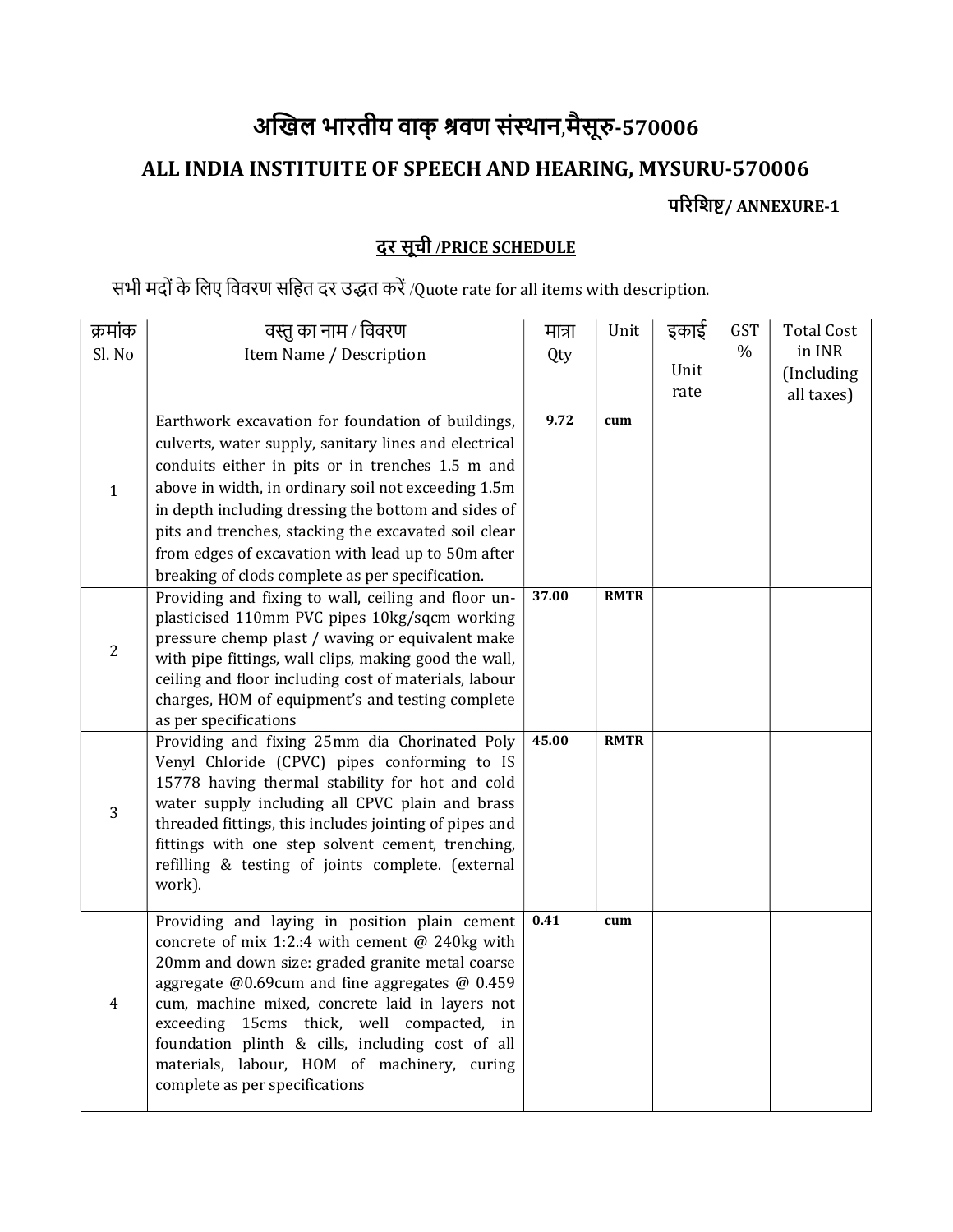| 5 | Wall bores in Brick masonry up to 45 cm thick.<br>including cost of materials, labour, HOM complete<br>as per specifications                                                                                                                                                                                                                                                                                                                                                                                                                                                                                                                                                                                                                          | 2.00  | <b>Nos</b> |  |  |
|---|-------------------------------------------------------------------------------------------------------------------------------------------------------------------------------------------------------------------------------------------------------------------------------------------------------------------------------------------------------------------------------------------------------------------------------------------------------------------------------------------------------------------------------------------------------------------------------------------------------------------------------------------------------------------------------------------------------------------------------------------------------|-------|------------|--|--|
| 6 | Constructing brick masonry inspection chamber<br>450mmx450mm and 450mm depth (clear inside<br>dimension ) for single pipe line using table moulded<br>non-modular bricks of class designation 50m in<br>cement mortar 1:5, C.I.cover with frame (light<br>duty) 600x600mm internal dimensions, total<br>weight of cover with frame to be not less than<br>38kg(weight of cover 23kgand frame 15kg)RCC top<br>slab with cement concrete1:2:4, foundation<br>concrete 1:5:10, with 40mm downsize metal, inside<br>plastering 12mm thick in CM 1:3, finish smooth<br>with a floating coat of cement on walls and bed<br>concrete complete as per standard design including<br>cost of materials, labour charges, curing complete<br>as per specification | 1.00  | <b>Nos</b> |  |  |
|   | $\overline{\phantom{a}}$ .                                                                                                                                                                                                                                                                                                                                                                                                                                                                                                                                                                                                                                                                                                                            | Total |            |  |  |

#### शतें व निबंधन / Terms and Conditions: As per Annexure 2

#### Documents to be uploaded along with price schedule:

- 1) Copy of EMD [Paid DD]
- 2) Copy of GST
- 3) PAN CARD DETAILS
- 4) CPWD/KPWD CONTRACTOR'S REGISTRATION CERTIFICATE.
- 5) COPY OF SIMILAR WORK DONE CERTIFICATE FROM ANY GOVT. DEPARTMENTS/INSTITUTE/PSU IN THE LAST THREE YEARS.
- 6) COPY OF MSME CERTIFICATE EXEMPTION FOR EMD PAYMENT.

पूर्तिकार के हस्ताक्षर Signature of the Contractor/Agency नाम, पता और मोहर Name, Address and Seal

िनदेशक / Director